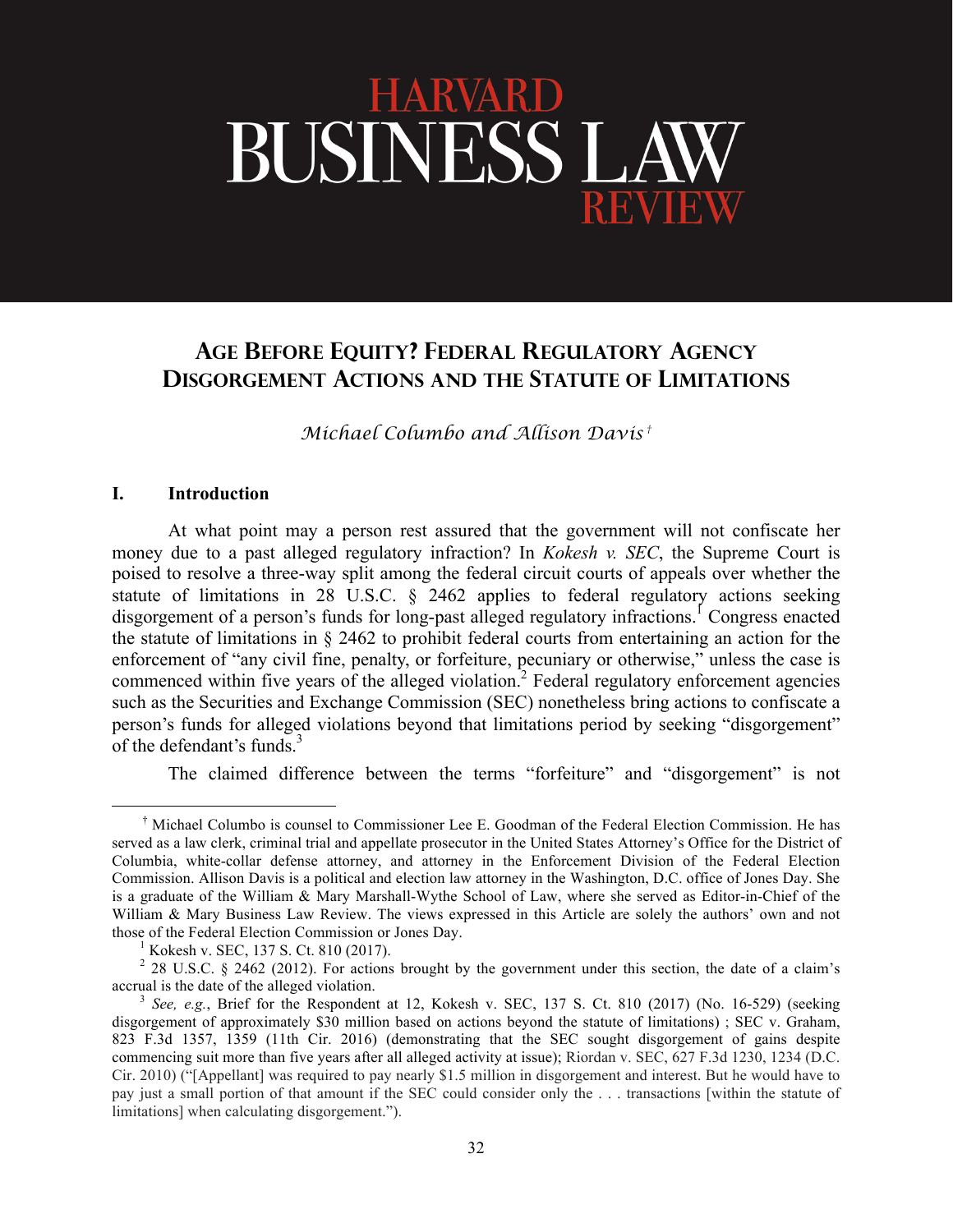apparent from their common legal definitions. "Forfeiture" is defined as "the loss of a right, privilege, or property because of a crime, breach of obligation, or neglect of duty,<sup> $n<sup>4</sup>$ </sup> while "disgorgement" is defined as "the act of giving up something (such as profits illegally obtained) on demand or by legal compulsion."<sup>5</sup>

Federal courts in various circuits have three distinct and inconsistent responses to agency efforts to confiscate a defendant's funds for infractions beyond the limitations period. Some courts accept that the government may obtain *disgorgement* of a person's funds beyond the limitations period even though it may not seek *forfeiture* of those funds after that period has expired.<sup>6</sup> Others resolve the issue through a fact-intensive inquiry into, among other things, the government's motivation for seeking the defendant's funds and the financial circumstances of the particular defendant.<sup>7</sup> Yet another response is that disgorgement is simply one form of forfeiture, and thus disgorgement is categorically limited by the statute of limitations.<sup>8</sup> The first and last of these approaches are simple, predictable, and cost little for practitioners to ascertain, though they produce opposite outcomes. The fact-intensive middle option is, by contrast, unpredictable, costly, and time-consuming, thus effectively depriving the public of repose even after the limitations period has run, unless and until the issue is litigated and the defendant prevails.

Moreover, as to the argument that such actions call for courts to invoke equitable powers unconstrained by the statute of limitations, well-founded equitable principles similarly support precluding agency actions for disgorgement after the expiration of the limitations period. Those principles deny circumvention of the statute of limitations due to the availability of a legal remedy had the government diligently acted within the five-year limitations period. Indeed, many state legislatures have barred courts' use of equity to circumvent statutes of limitations.<sup>9</sup>

Part II of this Article summarizes the statute of limitations and catalogues the courts' three divergent approaches to federal agency attempts to confiscate funds after the expiration of the limitations period. Part III analyzes these approaches in light of the Supreme Court's interpretation of the statute of limitations and considers the weaknesses in each approach. Part IV applies the relevant maxims of equity to these various approaches. Finally, this Article concludes that the plain text of the statute of limitations applies to all actions seeking confiscation of a defendant's funds for deposit into the U.S. Treasury due to a regulatory infraction regardless of whether the remedy is pleaded as forfeiture or disgorgement. To distinguish between actions based on whether the remedy sought is pleaded as forfeiture or disgorgement would nullify the statute of limitations and the important purposes it serves: providing repose for the potentially liable, precluding the government from unjustly launching surprise actions based on stale claims, and saving the courts from engaging in fact-finding using incomplete evidence.

This conclusion is consistent with the logic and tenor of the Supreme Court's holding in *Gabelli v. SEC* in 2013.<sup>10</sup> Although the Court did not then address whether injunctive relief and disgorgement are subject to § 2462, its holding reflects a reluctance on the part of the Court to

<sup>&</sup>lt;sup>4</sup> Forfeiture, BLACK'S LAW DICTIONARY (10th ed. 2014).<br>
<sup>5</sup> Disgorgement, BLACK'S LAW DICTIONARY (10th ed. 2014).<br>
<sup>6</sup> See infra Part II.C.1.<br>
<sup>7</sup> See infra Part II.C.2.<br>
<sup>8</sup> See infra Part II.C.3.<br>
<sup>9</sup> See infra Part IV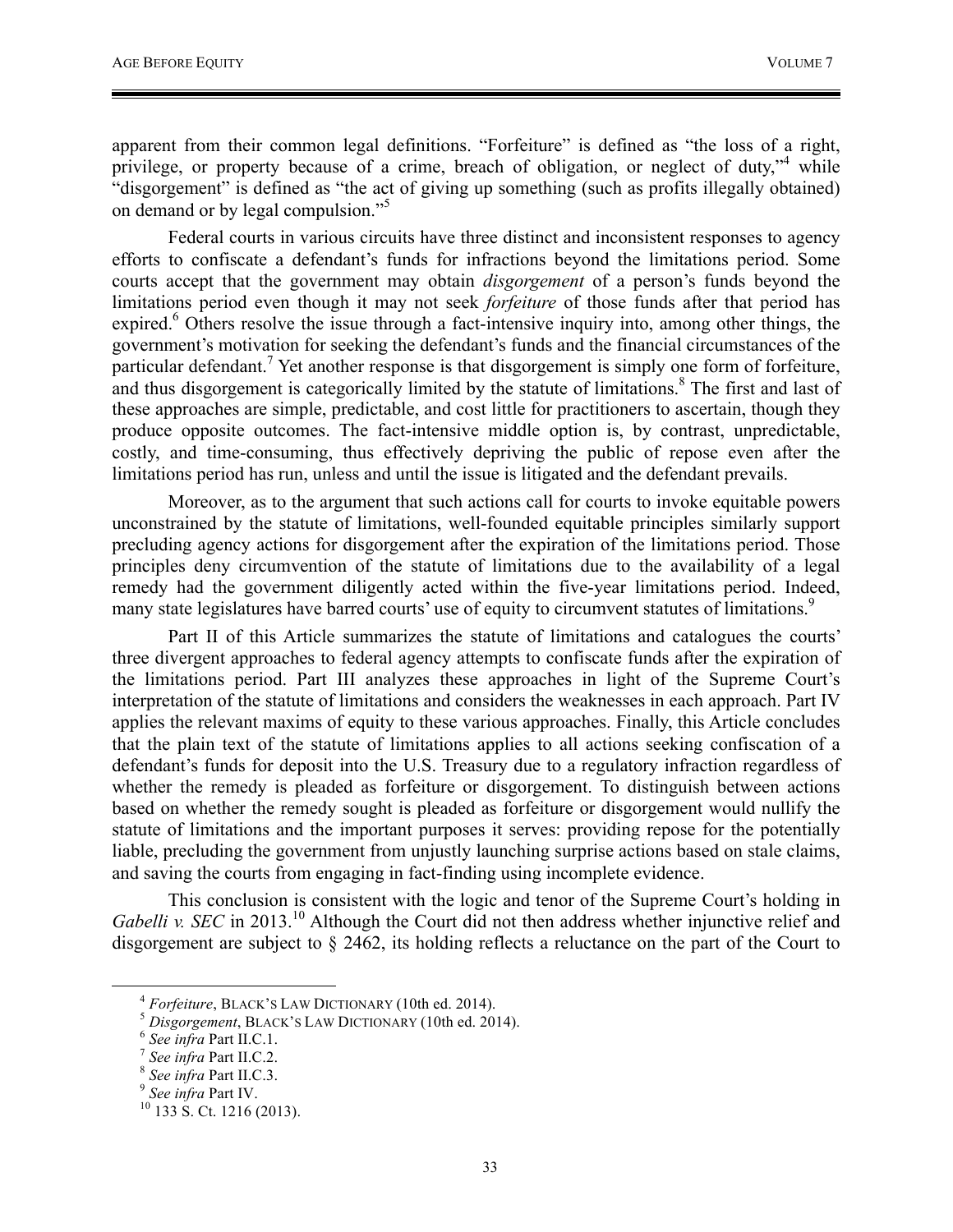nullify  $\S$  2462 with judicially-legislated exceptions.<sup>11</sup> It is also consistent with the recent decision of the Eleventh Circuit in *SEC v. Graham*, in which the court held that "forfeiture" is synonymous with, or includes, "disgorgement," therefore making disgorgement subject to the statute of limitations.12 Accordingly, in *Kokesh v. SEC*, the Supreme Court should reverse the Tenth Circuit's decision and hold that the statute of limitations categorically applies to actions seeking confiscation of funds for past regulatory infractions, regardless of whether the government seeks the funds through forfeiture or disgorgement.

# **II. Circuit Split on the Application of Statutes of Limitations to Regulatory Enforcement Suits Seeking Disgorgement**

#### *A. The Statute of Limitations*

Section 2462 provides that claims the government seeks to bring against a party for the enforcement of a civil "fine, penalty, or forfeiture, pecuniary or otherwise" must be commenced within five years of the date of the claim's accrual.<sup>13</sup> For the purposes of § 2462, the weight of authority holds that the date when the claim first accrues is the date of the underlying violation, not the date of the final administrative order assessing a penalty.<sup>14</sup>

<sup>&</sup>lt;sup>11</sup> *Id.* at 1224 ("As we held long ago, the cases in which 'a statute of limitation may be suspended by causes not mentioned in the statute itself . . . are very limited in character, and are to be admitted with great caution; otherwise the court would [be] mak[ing] the law instead of administering it.' . . . Given the lack of textual, historical, or equitable reasons to graft a discovery rule onto the statute of limitations of  $\S$  2462, we decline to do so.") (quoting Amy v. Watertown (No. 2), 130 U.S. 320, 324 (1889)).<br><sup>12</sup> 823 F.3d 1357, 1363 (11th Cir. 2016).<br><sup>13</sup> 28 U.S.C. § 2462 (2012).<br><sup>14</sup> *See, e.g.*, United States v. Core Labs., Inc., 759 F.2d 480, 482 (5th Cir. 1985) (relying

Second, Third, Sixth, and Ninth Circuits to conclude that "[t]he current Sec. 2462 is derived from predecessor statutes dating from 1799. The statutes have produced a respectable body of decisional law. A review of these cases clearly demonstrates that the date of the underlying violation has been accepted without question as the date when the claim first accrued, and, therefore, as the date on which the statute began to run.") (internal citations omitted); *see also* FEC v. Nat'l Right to Work Comm., 916 F. Supp. 10, 13–15 (D.D.C. 1996); FEC v. Nat'l Republican Senatorial Comm., 877 F. Supp. 15, 20 (D.D.C. 1995); United States v. Appling, 239 F. Supp. 185, 195 (S.D. Tex. 1965). *But see* United States v. Godbout-Bandal, 232 F.3d 637, 640 (8th Cir. 2000) (holding that where an act which authorizes the assessment of a civil penalty also provides for an administrative procedure for assessing that penalty, the statute of limitations period set out in § 2462 will not begin to run until that administrative process has resulted in a final determination); United States v. Meyer, 808 F.2d 912, 922 (1st Cir. 1987) (holding that when final assessment of an administrative penalty was a prerequisite to the bringing of an action to enforce that penalty, the statute of limitations did not begin to run until a final administrative decision had resulted as long as administrative proceedings had been seasonably initiated). The interpretation of the Eighth Circuit in *Godbout-Bandal*, adopting what was also the interpretation of the First Circuit in *Meyer*, *see Godbout-Bandal*, 232 F.3d at 640, was based on a concern that lawbreakers could evade punishment by malingering during an administrative enforcement proceeding. These decisions did not address the risk explained in *Core Labs* that such an interpretation would mean that the expiration of the limitations period was entirely within the control of the agency and would not even start to run until the agency completed its administrative action. *Core Labs, Inc.,* 759 F.2d at 482–83*.* That is, effectively, there was no statute of limitations beyond which a defendant would obtain repose from the threat of a government enforcement action. The Supreme Court's decision in *Gabelli*, summarized in the text above, recently viewed the issue through a different lens that is in tension with the interpretations of the First and Eighth Circuits. *See generally* Gabelli v. SEC, 133 S. Ct. 1216 (2013). The D.C. Circuit also recently held that there is a presumption that a statute of limitations applies and, quoting Chief Justice Marshall in *Adams v. Woods*, 6 U.S. 336, 342 (1805), noted that the absence of a statute of limitations would be "repugnant to the genius of our laws." *See* PHH Corp. v.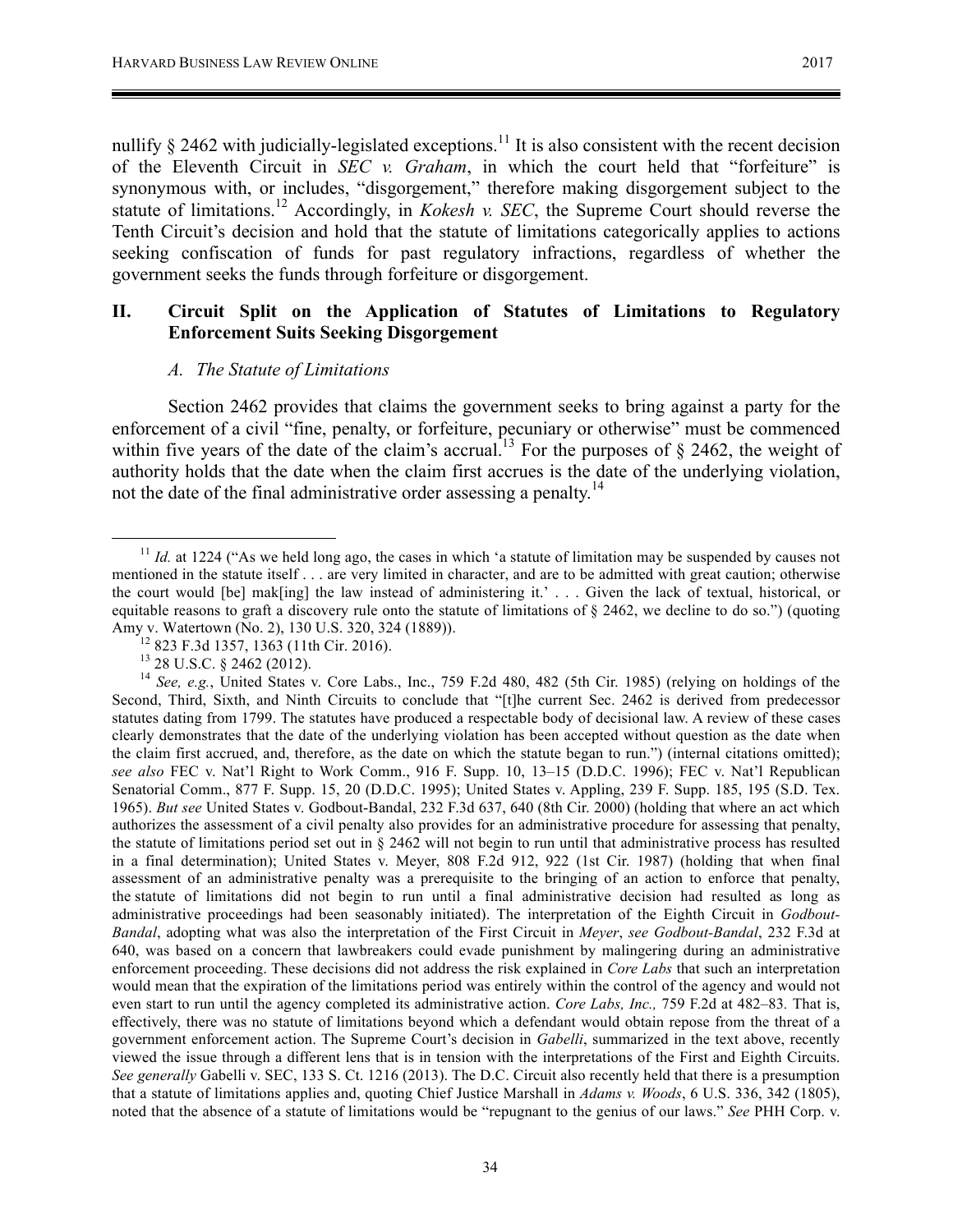In 2013, the Supreme Court had occasion to survey the history of § 2462 in *Gabelli v. SEC*<sup>15</sup> The Court noted that § 2462, alongside its predecessor from the 1830s, "sets a fixed date when exposure to the specified [g]overnment enforcement efforts ends, advancing 'the basic policies of all limitations provisions: repose, elimination of stale claims, and certainty about a plaintiff's opportunity for recovery and a defendant's potential liabilities."<sup>16</sup> Such statutes "are intended to 'promote justice by preventing surprises through the revival of claims that have been allowed to slumber until evidence has been lost, memories have faded, and witnesses have disappeared."<sup>17</sup> This provides "security and stability to human affairs," and such statutes are "vital to the welfare of society."<sup>18</sup> As the Court observed in *Gabelli*, "even wrongdoers are entitled to assume that their sins may be forgotten."<sup>19</sup>

Several key principles appear in this exposition. First, the purpose of statutes of limitations includes fixing a date after which the potential defendants in government enforcement actions may obtain "repose," that is, certain knowledge that their "exposure to the specified [g]overnment enforcement effort ends."<sup>20</sup> Second, such statutes "promote justice" by preventing "surprises through the revival of claims that have been allowed to slumber."<sup>21</sup> The particular focus of this Article is the potentially unjust surprise of the revival of stale claims *by the government*. Third, statutes of limitations recognize that claims brought beyond the limitations period pose a practical obstacle to the courts' fact-finding function due to lost evidence, faded memories, and missing witnesses. A court's inability to accurately determine the facts necessarily interferes with its ability to reach the correct and just result. Fourth, the Court in *Gabelli*  emphasized the importance of this interest in certainty and justice, holding that statutes of limitations provide "security and stability to human affairs"<sup>22'</sup> and that they are "vital to the welfare of society<sup>"23</sup> notwithstanding that in some cases they may benefit those who may have violated a law.

All the justifications identified by the Court apply with full force to any cause of action and not less so depending on how the government characterizes the remedy sought. The Court gave no indication that any of these justifications would be diminished based on the historical origin of the remedy, the theoretical government motivation, or the severity of the impact on the particular defendant.

The importance of statutes of limitations to the American system of laws was recognized early in our country's jurisprudence, and remains vital to this day. The D.C. Circuit recently responded to a federal agency's assertion that its enforcement power was unconstrained by any statutes of limitations:

- 
- 
- 

Consumer Fin. Prot. Bureau, 839 F.3d 1, 50 (D.C. Cir. 2016), *reh'g granted*, No. 15-1177, 2017 WL 631740 (D.C. Cir. Feb. 16, 2017) (citing *Adams v. Woods*, 6 U.S. 336, 342 (1805), to reject a federal agency's argument that no

statute of limitations applied to its enforcement action). <sup>15</sup> *Gabelli*, 133 S. Ct. at 1224. The precise issue addressed in this Article, that provision's application to disgorgement, was not before the court.<br>
<sup>16</sup> *Id.* at 1221 (quoting Rotella v. Wood, 528 U.S. 549, 555 (2000)).<br>
<sup>17</sup> *See id.* (quoting R.R. Telegraphers v. Ry. Express Agency, Inc., 321 U.S. 342, 348–49 (1944)).<br>
<sup>18</sup>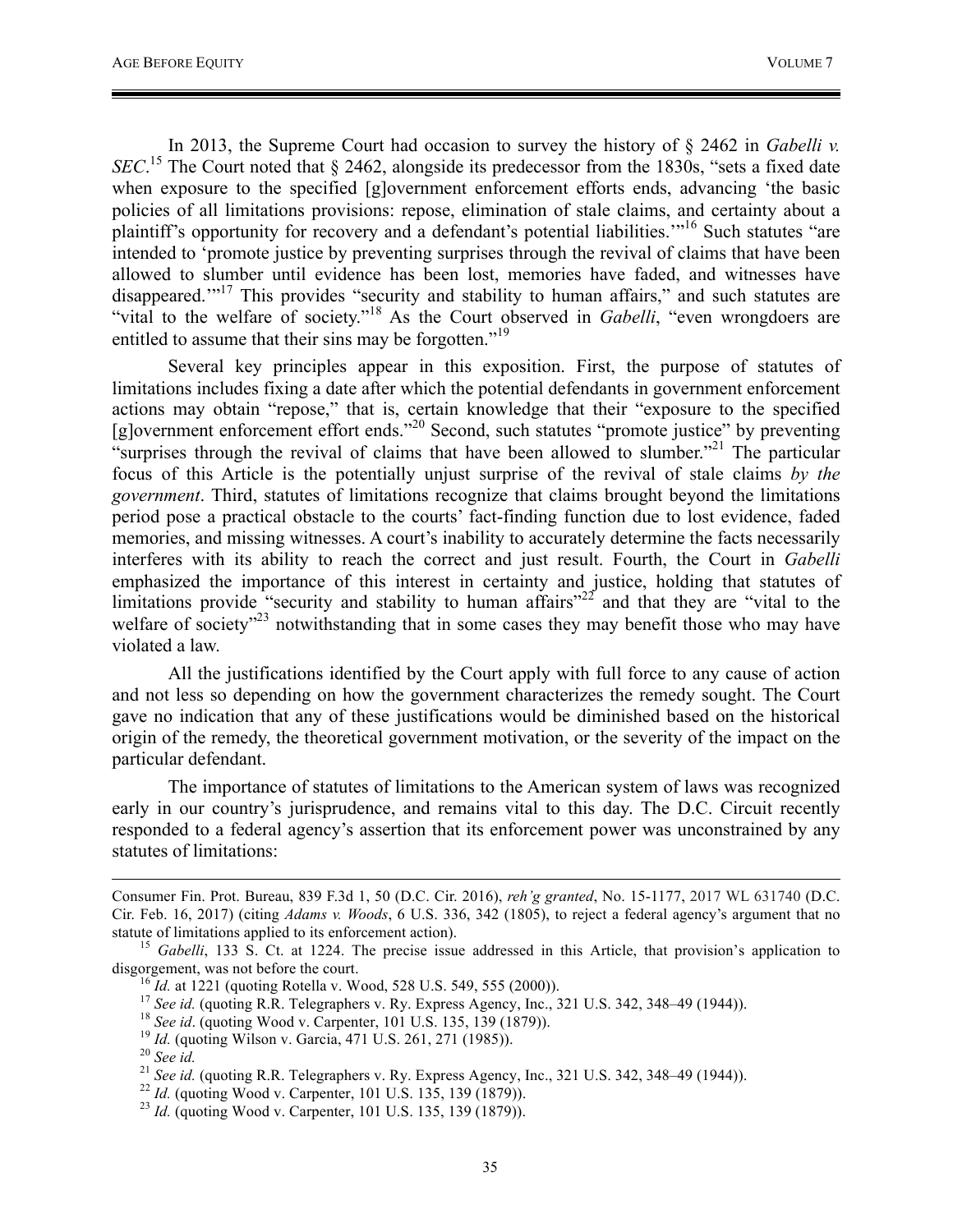The general working presumption in federal civil and criminal cases is that a federal civil cause of action or criminal offense must have some statute of limitations and must not allow suits to be brought forever and ever after the acts in question. . . . As Chief Justice Marshall stated, allowing parties to sue 'at any distance of time' would be 'utterly repugnant to the genius of our laws. In a country where not even treason can be prosecuted after a lapse of three years, it could scarcely be supposed that an individual would remain forever liable to a pecuniary forfeiture.'<sup>24</sup>

#### *B. Federal Agency Actions for Disgorgement for Time-Barred Claims in Federal Courts*

Federal agencies routinely seek disgorgement of ill-gotten gains by characterizing it as an equitable remedy in civil enforcement cases filed in district courts.<sup>25</sup> Although the U.S. Federal Trade Commission,<sup>26</sup> the Commodity Futures Trading Commission,<sup>27</sup> the Federal Election Commission,<sup>28</sup> and the SEC all have pursued disgorgement in enforcing the laws and regulations under their charge, the SEC avails itself of the remedy especially frequently and has aggressively litigated the issue. $29$ 

Federal agencies, such as the SEC, have pursued disgorgement after the expiration of the statute of limitations on the theory that disgorgement is inherently equitable and thus not subject to § 2462.<sup>30</sup> The jurisprudence and outcomes of several such cases are far from consistent.

## *C. Inconsistent Judicial Approaches to Disgorgement and § 2462 Statute of Limitations*

1. Courts Holding that Disgorgement is Categorically Exempted from the Statute of Limitations

In the past, courts and administrative tribunals have tended to agree with agencies' contentions that disgorgement may be characterized as an equitable remedy in circumvention of the statute of limitations.<sup>31</sup> Several courts accept the agencies' argument that if the government

 <sup>24</sup> *See* PHH Corp. v. Consumer Fin. Prot. Bureau, 839 F.3d 1, 50 (D.C. Cir. 2016), *reh'g granted*, No. 15-1177, 2017 WL 631740 (D.C. Cir. Feb 16, 2017) (quoting Adams v. Woods, 6 U.S. 336, 342 (1805)) (rejecting the agency's argument that no statute of limitations applied to its enforcement action).<br><sup>25</sup> *See*, *e.g.*, Brief of the Petitioner at 19, SEC v. First Pac. Bancorp, 142 F.3d 1186, 1191 (9th Cir. 1998) (No.

<sup>96-56687), 1997</sup> WL 33545458; Brief of the Petitioner at 34, SEC v. Hughes Capital Corp., 124 F.3d 449, 455 (3d Cir. 1997) (No. 96-5401), 1996 WL 33649983 (quoting SEC v. First City Fin. Corp., 890 F.2d 1215, 1230 (D.C.

Cir. 1989)). <sup>26</sup> *See, e.g.*, Complaint ¶¶ 46, 50, FTC v. Cardinal Health, Inc., 12 F. Supp. 2d 34 (S.D.N.Y. Apr. 20, 2015) (No.

<sup>15-</sup>cv-3031). <sup>27</sup> *See, e.g.*, Complaint at 50, CFTC v. Optiver US, LLC, 2008 WL 2915421 (S.D.N.Y. July 24, 2008) (No. 08- 06560), http://www.cftc.gov/idc/groups/public/@lrenforcementactions/documents/legalpleading/enfoptiverus

complaint 072408.pdf.<br><sup>28</sup> *See, e.g.*, FEC v. Craig for U.S. Senate, 816 F.3d 829 (D.C. Cir. 2016).<br><sup>29</sup> The SEC has statutory authority to pursue a range of remedies against individuals and entities that violate securities laws. Over the decades since the passage of the Securities Act of 1933 and the Securities Exchange Act of 1934, courts have regularly granted disgorgement as an ancillary remedy in SEC enforcement actions. *See, e.g.*, SEC v. Whittemore, 659 F.3d 1, 4 (D.C. Cir. 2011). <sup>30</sup> *See, e.g.*, Riordan v. SEC, 627 F.3d 1230, 1234 (D.C. Cir. 2010); SEC v. Rind, 991 F.2d 1486, 1492–93 (9th

Cir. 1993). <sup>31</sup> *See, e.g.*, SEC v. First City Fin. Corp., 890 F.2d 1215, 1231 (D.C. Cir. 1989) (holding that a disgorgement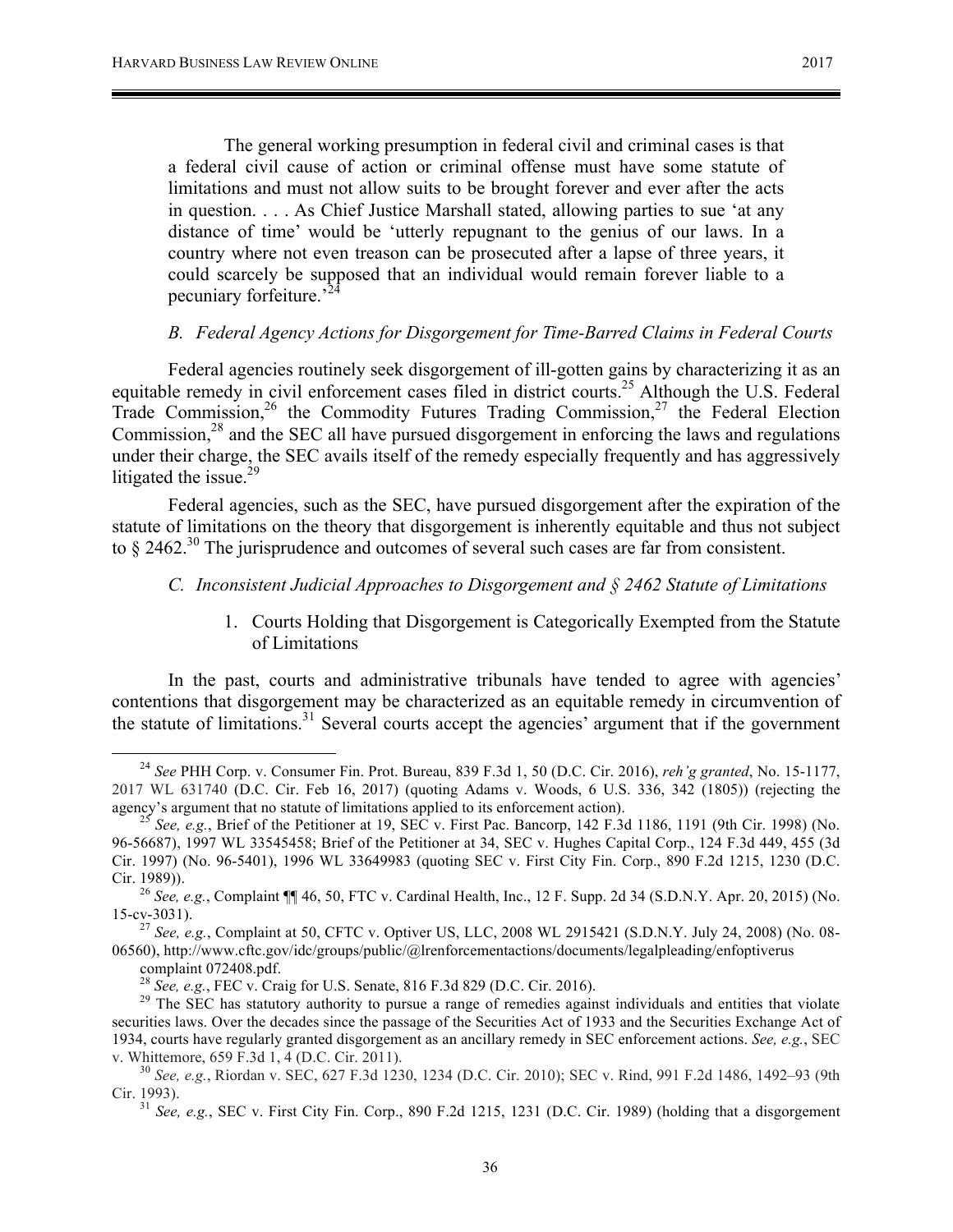simply requests confiscation of the defendant's funds by pleading the remedy of disgorgement rather than the remedy of forfeiture, the court's jurisdiction is not bound by the statute of limitations. This interpretation relies on the premise that the statute of limitations is itself categorically limited to "punitive" remedies rather than "remedial" remedies and that by pleading the requested confiscation as disgorgement rather than forfeiture, the requested remedy is not punitive and thus not subject to the statute of limitations.<sup>32</sup>

For example, in *SEC v. Kokesh*, the appeal of which is currently pending before the Supreme Court, the Tenth Circuit held that "disgorgement is not a penalty because it is remedial," in reliance on its prior conclusion that disgorgement belongs to those equitable remedies that "*sanction* past conduct."<sup>33</sup> Interestingly, the plain meaning of "sanction" is to penalize when used in that context.<sup>34</sup> Further, although the Tenth Circuit noted that disgorgement must be "properly applied" so as not to "inflict punishment" and "[leave] the wrongdoer in the position he would have occupied had there been no misconduct," it also paradoxically concluded that "there is nothing punitive about requiring a wrongdoer to pay for all the funds he caused to be improperly diverted to others as well as to himself."<sup>35</sup> This is true even if he never controlled those funds, and the Court analogized such disgorgement (to the U.S. Treasury) to compensation paid to a victim by a tortfeasor.<sup>36</sup> And although the Tenth Circuit stated that under the nonpunitive theory of disgorgement, it "just leaves the wrongdoer 'in the position he would have occupied had there been no misconduct,'" it held that the disgorgement order in *Kokesh* could nonetheless be imposed on an insolvent elderly person with "no prospect of his restoring the gains he received."<sup>37</sup>

Similarly, in *SEC v. Jones*, the district court concluded that the primary purpose of the SEC's request to have \$109,004,551 of the defendants' funds transferred to the U.S. Treasury was to deter them from continued violations by depriving them of their gains from the alleged violations.<sup>38</sup> The court concluded that because, in the Second Circuit, this asserted public protection purpose was considered remedial rather than punitive, the statute of limitations did not apply.<sup>39</sup> The Ninth Circuit also has held that SEC claims for disgorgement are not subject to any statute of limitations.<sup>40</sup>

The D.C. Circuit, which plays a significant role in informing federal agencies' understanding of their authority, has employed a similar rationale to that of the Second Circuit but has not yet resolved this precise issue. Generally, the D.C. Circuit does not interpret

order was equitable and lawful because the amount of illegal profits could not be determined and future harm was likely to occur); *see also* SEC v. First Pac. Bancorp, 142 F.3d 1186 (9th Cir. 1998); SEC v. Hughes Capital Corp.,

<sup>124</sup> F.3d 449 (3d Cir. 1997).<br><sup>32</sup> *See First City Fin. Corp.*, 890 F.2d at 1231.<br><sup>33</sup> 834 F.3d 1158, 1164 (10th Cir. 2016) (quoting United States v. Telluride Co., 146 F.3d 1241, 1247 (10th Cir.<br>1998) (emphasis added)).

<sup>&</sup>lt;sup>54</sup> *Sanction*, Black's Law Dictionary (10th ed. 2014) ("A provision that gives force to a legal imperative by either rewarding obedience or punishing disobedience" or "A penalty or coercive measure that results from failure to comply with a law, rule or order.... Essentially, a shortened version of punitive sanction").<br>
<sup>35</sup> *Kokesh*, 834 F.3d at 1164–65.<br>
<sup>37</sup> *Id.* (quoting Restatement (Third) of Restitution and Unjust Enrichment § 51(4) (Am.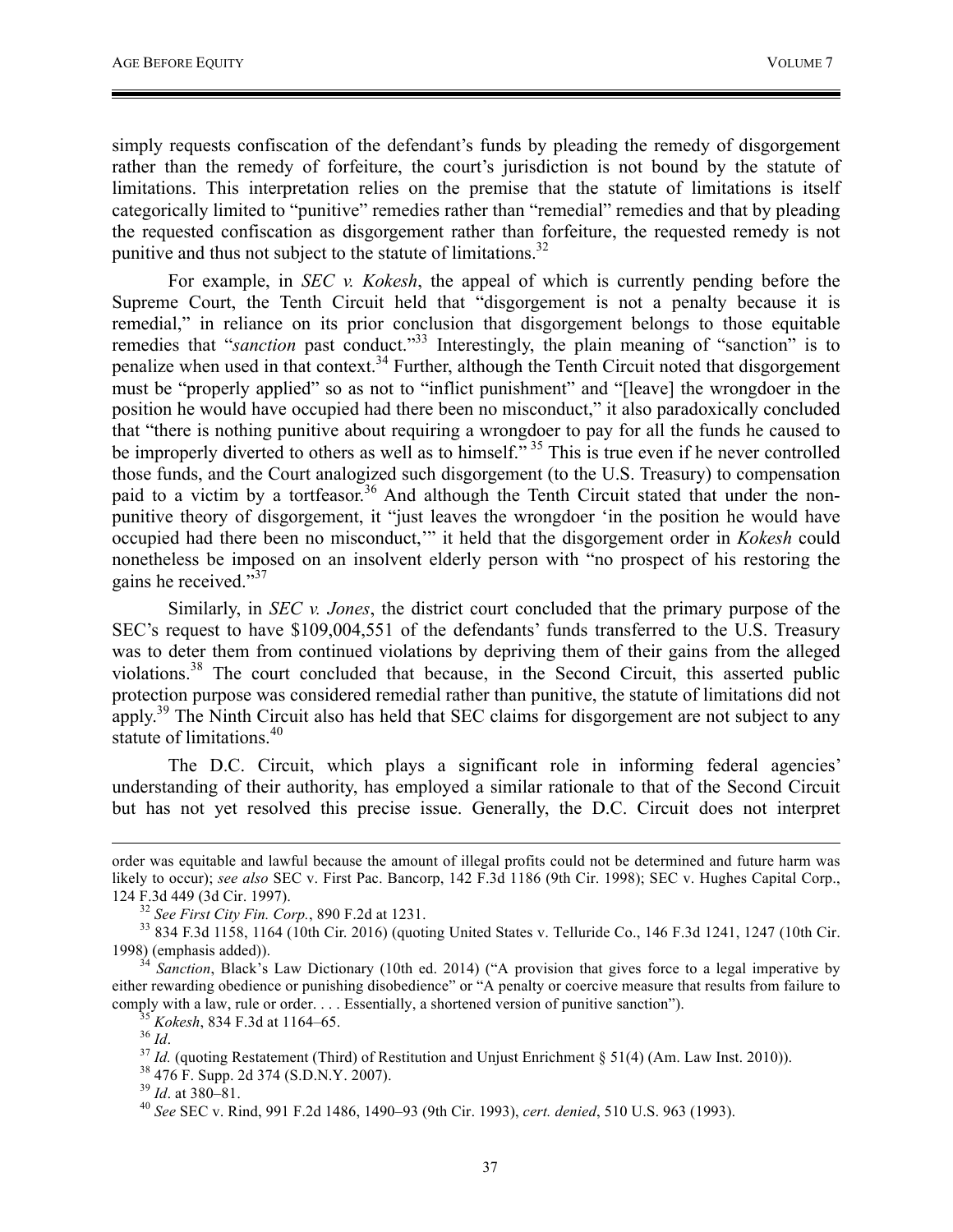disgorgement as a penalty so long as it is causally related to the alleged violation. In theory, disgorgement restores the *status quo* by depriving violators of ill-gotten gains and is thus remedial rather than punitive.<sup>41</sup> In *Riordan v. SEC*, however, the court found the application of this doctrine to be questionable in cases where the disgorgement is to the government acting purely in its role as law enforcer, noting "it could be argued that disgorgement is a kind of forfeiture covered by § 2462, at least where the sanctioned party is disgorging profits not to make the wronged party whole, but to fill the federal government's coffers."<sup>42</sup> Significantly, the panel concluded that the D.C. Circuit has never expressly considered that scenario in any matter where it found that there was no statute of limitations for disgorgement actions.<sup>43</sup>

The *Riordan* panel's comment suggests that the D.C. Circuit could distinguish disgorgement to the government as the wronged party in a transaction from disgorgement to the U.S. Treasury in the course of an agency law enforcement action. The latter case is difficult to distinguish factually and doctrinally from a government penalty or forfeiture, which is subject to the statute of limitations.

> 2. Exception to the Statute of Limitations Depending on the Individual Defendant's Circumstances

Another approach to determining whether disgorgement is legal or equitable, and thus whether to apply or avoid the statute of limitations, is to analyze the factual circumstances unique to the individual defendant and the government's intent in seeking the remedy. The object of the analysis is to determine whether the remedy sought, including disgorgement, is remedial in nature and not punitive—and thus not subject to the statute of limitations.

For example, in *SEC v. Wyly*, the District Court for the Southern District of New York concluded that if the government seeks disgorgement after the expiration of the statute of limitations, it has the burden of proving "a realistic likelihood of recurrence."<sup>44</sup> The factors in the analysis include whether the defendant has been found liable for illegal conduct, the degree of the defendant's intent, whether the defendant's violation was an isolated occurrence, whether the defendant maintains that he or she was blameless, and whether future violations by the defendant could be anticipated.<sup>45</sup> The analysis in *Wyly* is also consistent with the fact-based analysis in *Johnson v. SEC*, which sought to determine whether the requested injunctive relief was punitive (and therefore barred by the statute of limitations) or remedial (and thus not barred by the statute of limitations). The court did this by examining whether the remedy was "backward-looking"

 <sup>41</sup> *See* Zacharias v. SEC, 569 F.3d 458, 473 (D.C. Cir. 2010); *see also* SEC v. Bilzerian, 29 F.3d 689, 697 (D.C. Cir. 1994). <sup>42</sup> Riordan v. SEC, 627 F.3d 1230, n.1 (D.C. Cir. 2010); *see also* Brief for the Respondent on Petition for Writ

of Certiorari at 11, Kokesh v. SEC, 137 S. Ct. 810 (2017) (No. 16-529), 2016 WL 7210497 (emphasis added) ("[The SEC states that it] is currently impeded by the decision in [SEC v. Graham, 823 F.3d 1357,

<sup>1359 (11</sup>th Cir. 2016)] from obtaining the full disgorgement remedies to which *it is entitled*."). <sup>43</sup> *Riordan*, 627 F.3d at 1234. The United States District Court for the District of Columbia previously concluded the statute of limitations did not bar equitable relief available under the Federal Election Campaign Act, including injunctive relief, but the type of injunctive relief was not specified. Moreover, the government did not represent that it was seeking disgorgement, and the Court did not specifically address disgorgement. FEC v. Nat'l Republican Senatorial Comm., 877 F. Supp. 15, 20–21 (D.D.C. 1995). <sup>44</sup> SEC v. Wyly, 950 F. Supp. 2d 547, 558 (S.D.N.Y. 2013). *<sup>45</sup> Id.* at 558–59.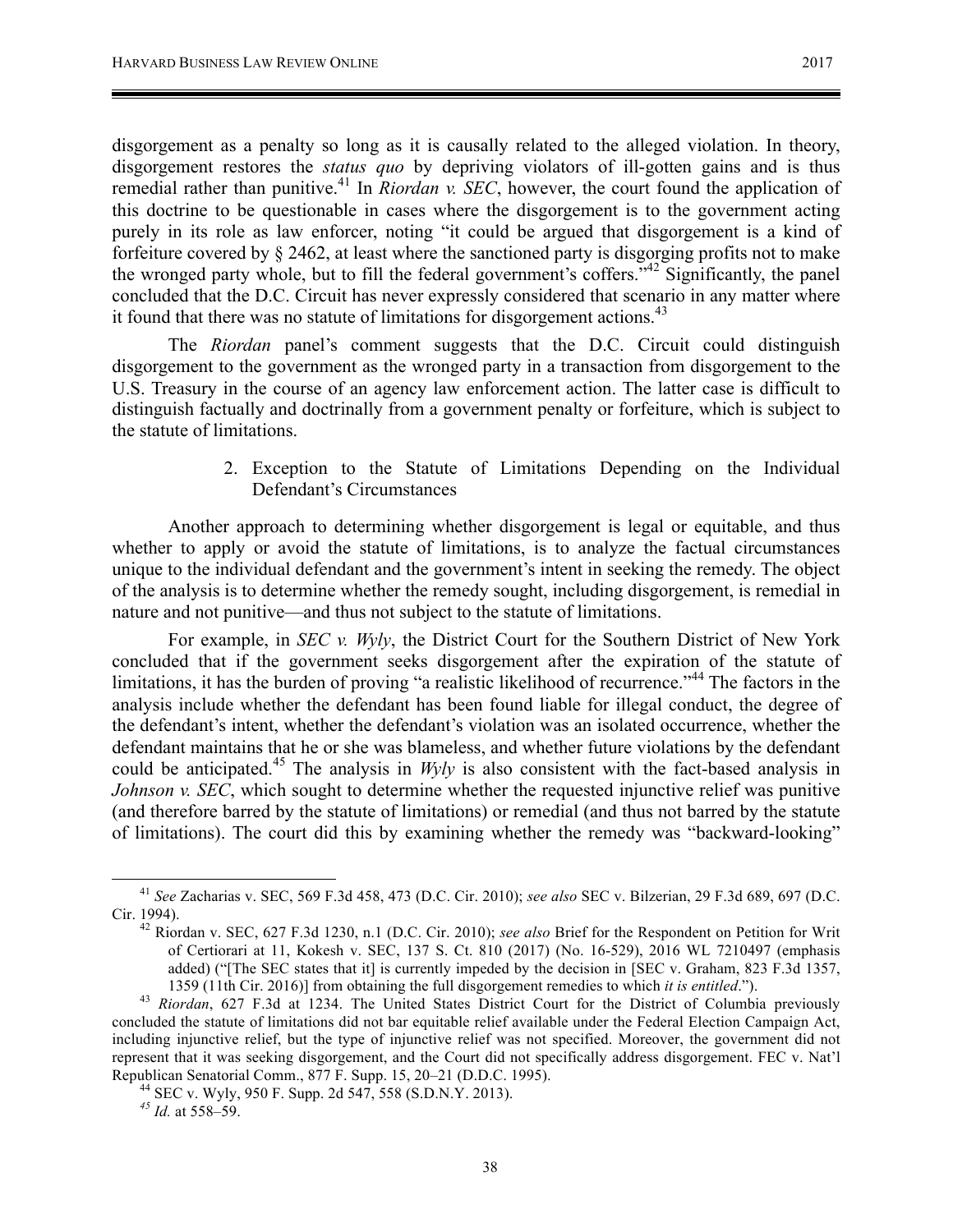and thus punitive, or "forward-looking" and thus remedial.<sup>46</sup> According to this theory, a confiscation arising from an action in response to a violation and intended as a consequence for that past violation (and thus "backward-looking") is by nature penal and thereby limited by the statute. In contrast, a confiscation intended to prevent the defendant's future violations (and thus "forward-looking") is by nature remedial and thereby not limited by the statute. In one such case, the court noted the risk that, under this doctrine, the government would evade the statute of limitations simply by strategically pleading the remedy sought. $47$ 

#### 3. Disgorgement Categorically Subject to the Statute of Limitations

In response to the government's argument that the statute of limitations does not bar a claim if the remedy sought is pleaded as disgorgement rather than forfeiture, parties have begun to argue that disgorgement is in fact one type of "forfeiture," and thus barred by the plain language of § 2462.

In *SEC v. Graham*, the SEC filed a civil enforcement action alleging that a real estate development company sold investments that were in fact unregistered securities using marketing that contained false and misleading statements.<sup>48</sup> The SEC sought, among other things, disgorgement of the profits from the allegedly noncompliant transactions that occurred beyond the statute of limitations. The district court held that the text of § 2462 applies to disgorgement because "requiring defendants to relinquish money and property . . . can truly be regarded as nothing other than a forfeiture (both pecuniary and otherwise), which remedy is expressly covered by § 2462."<sup>49</sup> The Court explained that "[t]o hold otherwise would be to open the door to [g]overnment plaintiffs' ingenuity in creating new terms for the precise forms of relief expressly covered by the statute in order to avoid its application," and this "would make the [g]overnment's reach to enforce such claims akin to its unlimited ability to prosecute murderers and rapists."<sup>50</sup>

The SEC appealed the district court's order, "arguing that § 2462 is nonjurisdictional and that the injunctive and declaratory relief and disgorgement it sought were not subject to § 2462's time bar."<sup>51</sup> In a published opinion, the Eleventh Circuit rejected the SEC's argument and agreed with the district court that "for the purposes of  $\S$  2462[,] forfeiture and disgorgement are effectively synonyms; § 2462's statute of limitations applies to disgorgement."52 Comparing the dictionary definitions, the court found "no meaningful difference in the definitions of disgorgement and forfeiture."<sup>53</sup> The court also quoted a Supreme Court decision to support this interpretation: "Forfeitures serve a variety of purposes, but are designed primarily to confiscate property used in violation of the law, and to require disgorgement of the fruits of illegal

<sup>&</sup>lt;sup>46</sup> Johnson v. SEC, 87 F.3d 484, 488–90 (D.C. Cir. 1996). Some courts emphasize the defendant-specific impacts. See, e.g., SEC v. Bartek, 484 F. App'x 949, 957 (5th Cir. 2012).

<sup>&</sup>lt;sup>47</sup> See United States v. U.S. Steel Corp., 966 F. Supp. 2d 801, 810–11 (N.D. Ind. 2013) ("[T]he government can't get around . . . [§] 2462 just by slapping the word 'injunction' on a claim that is functionally really a penalty.").<br><sup>48</sup> 21 F. Supp. 3d 1300, 1302–03 (S.D. Fla. 2014).<br><sup>49</sup> *Id.* at 1311.<br><sup>51</sup> *See* SEC v. Graham, 823 F.3d 1357, 1359 (11th Cir. 2016).<br><sup>52</sup> *Id.* at 1363.<br><sup>53</sup> *Id.*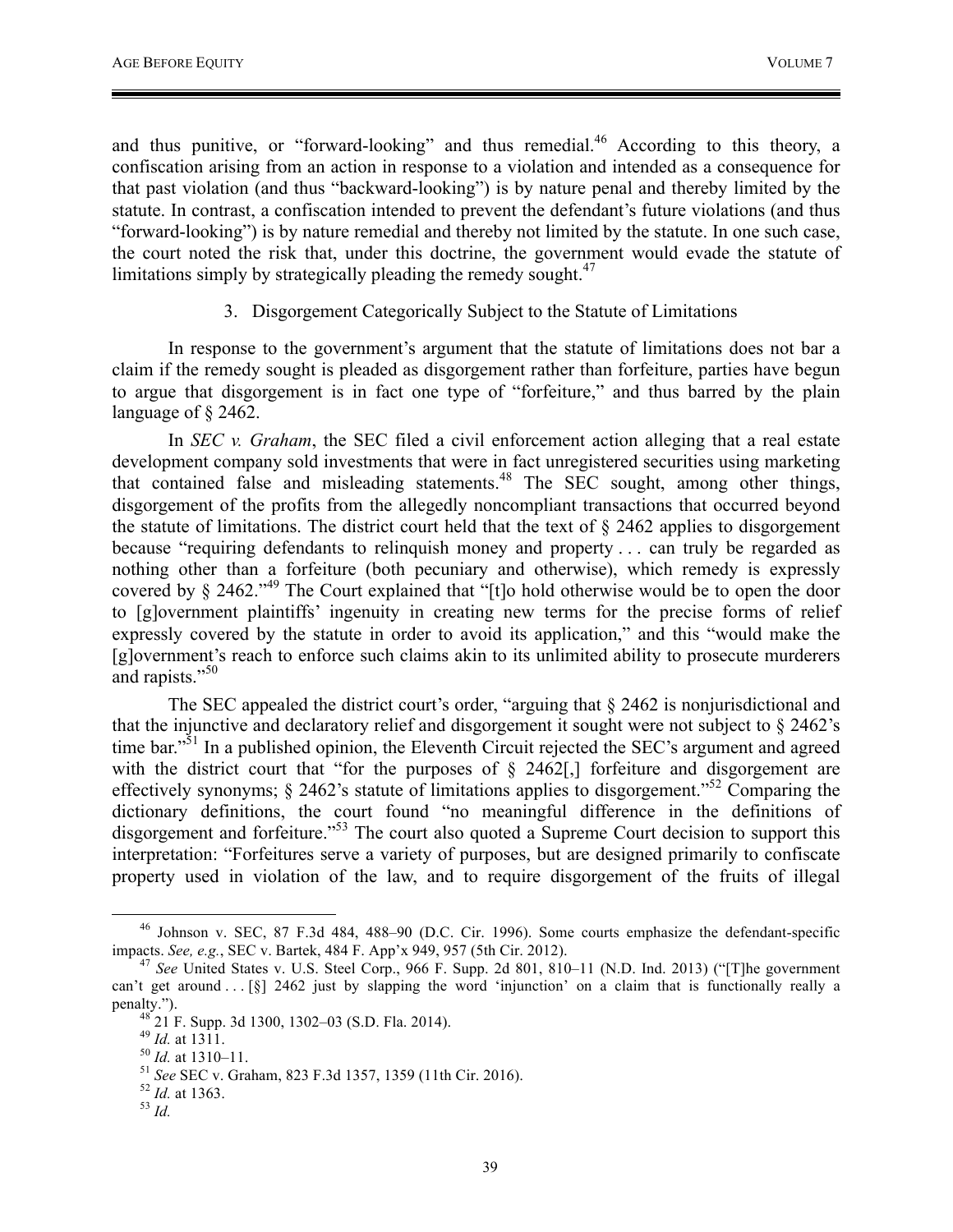conduct."<sup>54</sup> The Eleventh Circuit in *Graham* thus held "that for the purposes of § 2462 the remedy of disgorgement is a 'forfeiture,' and  $\S$  2462's statute of limitations applies."<sup>55</sup> The SEC argued that the words held different meanings because the scope of the definition of forfeiture encompassed more than just disgorgement, but the court rejected this contention:

[E]ven under the definitions the SEC puts forth, disgorgement is imposed as redress for wrongdoing and can be considered a subset of forfeiture. . . . We find no indication that in enacting § 2462's widely applicable statute of limitations, Congress meant to adopt the technical definitions of forfeiture and disgorgement the SEC urges over the words' ordinary meanings. 'Had Congress wished unique or specialized meanings to attach to any of these terms, it readily could have taken the obvious and usual step either of including a specialized meaning in the definitions section of the statute or by using clear modifying language in the text of the statute.'... Particularly because  $\S$  2462 applies to a wide variety of agency actions and contexts, we are loath to adopt the technical definition that the SEC promotes.<sup>56</sup>

Consequently, the court held that claims for disgorgement are subject to, and may be barred by, the statute of limitations in  $\S 2462$ .<sup>57</sup>

#### **III. Critical Analysis of the Three Paradigms**

#### *A. Defects in a Doctrine Categorically Exempting Disgorgement from the Statute of Limitations*

A bright-line categorical exemption has the virtue of simplicity and predictability, which would minimize the time and effort required by government counsel, defense counsel, and the courts to find and apply the law. There are several deficiencies in this theory, however.

An interpretation that actions for disgorgement are not bound by the statute of limitations is premised on an assumption that, when the government uses the civil judicial system to enforce alleged violations of federal regulations, it should be treated like any private plaintiff in a common civil suit and thus enjoy the full range of the courts' equitable powers—including the court's potential discretion to circumvent the statute of limitations.

<sup>&</sup>lt;sup>54</sup> *Id.* (quoting United States v. Ursery, 518 U.S. 267, 284 (1996)).<br><sup>55</sup> *Id.* at 1364 (quoting Consol. Bank, N. A. v. U.S. Dep't of the Treasury, 118 F.3d 1461, 1464 (11th Cir. 1997)).<br><sup>56</sup> *Id.* at 1364 (quoting Con

in *Graham* from obtaining the full disgorgement remedies to which *it is entitled*." Brief for the Respondent at 11, Kokesh v. SEC, 137 S. Ct. 810 (2017) (No. 16-529) (emphasis added). Interestingly, but beyond the scope of this Article, the court in *Graham* also held that the SEC's claim for declaratory relief was a "penalty" subject to and barred by the statute of limitations. *Graham*, 823 F.3d at 1362–63 (holding that the declaratory relief sought by the SEC was a penalty subject to § 2462 because "[a] declaration of liability goes beyond compensation and is intended to punish because it serves neither a remedial nor a preventative purpose; it is designed to redress previous infractions rather than to stop any ongoing or future harm")*.* Separately, it concluded that it was settled law that a claim for the particular type of injunction the SEC sought was not barred by the statute of limitations because it was "forward-looking." *Id.* at 1362. The court did not determine whether the statute of limitations was jurisdictional or merely an affirmative defense. *Id.* at 1360 n.1; *see also* John R. Sand & Gravel Co. v. United States, 552 U.S. 130, 133–34 (2008) (discussing whether time bars are jurisdictional or constitute an affirmative defense).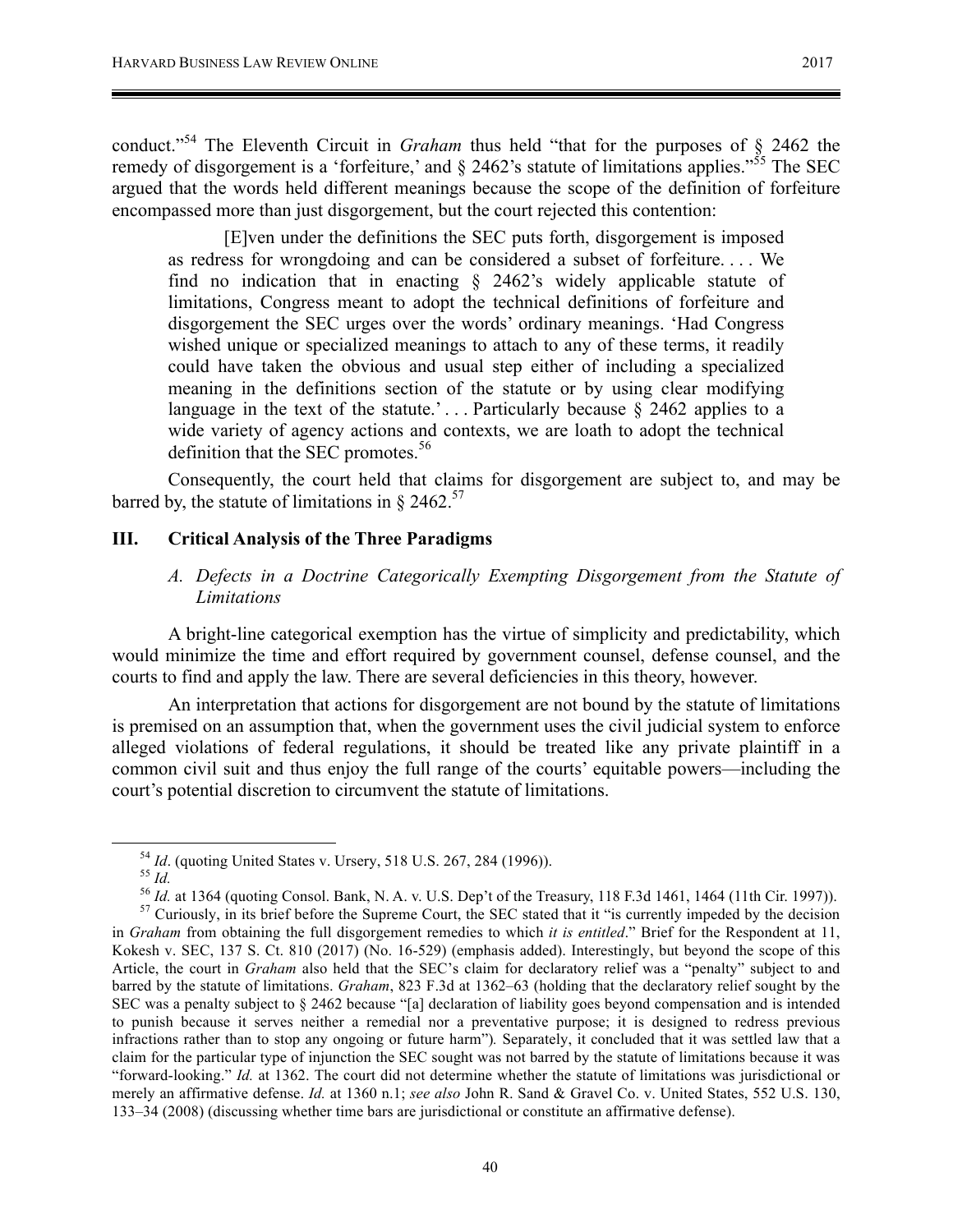The Supreme Court in *Gabelli v. SEC* rejected this equivalence argument.<sup>58</sup> The Court distinguished government agencies from private parties, noting that regulatory agencies have powers to proactively monitor and investigate matters within their jurisdiction, unlike private citizens.<sup>59</sup> Accordingly, the Court held that the government, unlike private parties, may not rely on a passive discovery rule to evade the five-year statute of limitations.<sup>60</sup>

Because Congress may use statutes to both supersede the common law and delineate the jurisdiction of the courts, courts adopting a categorical exemption from the statute of limitations for actions pleaded as disgorgement may conflict with the prerogative of the legislative branch. And this categorical interpretation would allow federal agencies acting in the government's executive branch law enforcement capacity to invoke equity—created to provide a refuge for the people from strict applications of the king's law—to evade a limitation on the executive branch's power duly imposed by the people's elected representatives in the legislative branch. Accordingly, there may be constitutional infirmities in this interpretation. This danger has not escaped the Supreme Court's notice. In *Gabelli*, the Court was concerned about exceeding its constitutional mandate even though it was merely interpreting the statute of limitations to determine *when* a claim accrues to start the five-year clock: "As we held long ago, the cases in which 'a statute of limitation may be suspended by causes not mentioned in the statute itself... are very limited in character, and are to be admitted with great caution; otherwise the court would [be] mak[ing] the law instead of administering it."<sup>61</sup>

Furthermore, the theory that actions seeking disgorgement are categorically excluded from the statute of limitations is either tautological (disgorgement is not forfeiture because it is disgorgement), formalistic (a government confiscation pleaded as a forfeiture claim is timebarred but one pleaded as a disgorgement claim is not), or it depends on an academic supposition about the government's intent (that it pursues disgorgement to restore the *status quo* or to protect the public rather than to punish the defendant) that is potentially inaccurate and unascertainable. This claimed *per se* distinction from a punitive action without regard to the allegations or the defendant's circumstances is difficult to rationalize. It presumes that a government confiscation as a consequence of a law enforcement action is always equitable rather than punitive regardless of the nature of the violation, the government's actual purpose, and the impact on the defendant.

This categorical interpretation also suggests that, notwithstanding the five-year statute of limitations applicable to federal agency actions seeking to confiscate a person's funds for an alleged regulatory violation through a forfeiture action, a court can permit an executive agency to confiscate those same funds at any time for the same violation if the remedy is characterized as disgorgement. This remedy does not compensate the government for an injury and is otherwise indistinguishable in both genesis and effect from a punitive law enforcement remedy. It is thus difficult to reconcile such an interpretation with the recent holdings of the Supreme Court and the D.C. Circuit, both of which emphasized the admonishment of Chief Justice Marshall that the absence of a statute of limitations would be "utterly repugnant to the genius of our laws."<sup>62</sup>

<sup>&</sup>lt;sup>58</sup> 133 S. Ct. 1216, 1222 (2013).<br><sup>59</sup> *Id.*<br><sup>60</sup> *Id.* at 1224.<br><sup>61</sup> *Id.* (quoting Amy v. Watertown (No. 2), 130 U.S. 320, 324 (1889)) (quotations omitted).<br><sup>62</sup> *See id.* at 1223 (quoting Adams v. Woods, 6 U.S. 336, 3 Bureau, 839 F.3d 1, 50 (D.C. Cir. 2016) (quoting *Adams*, 6 U.S. at 342).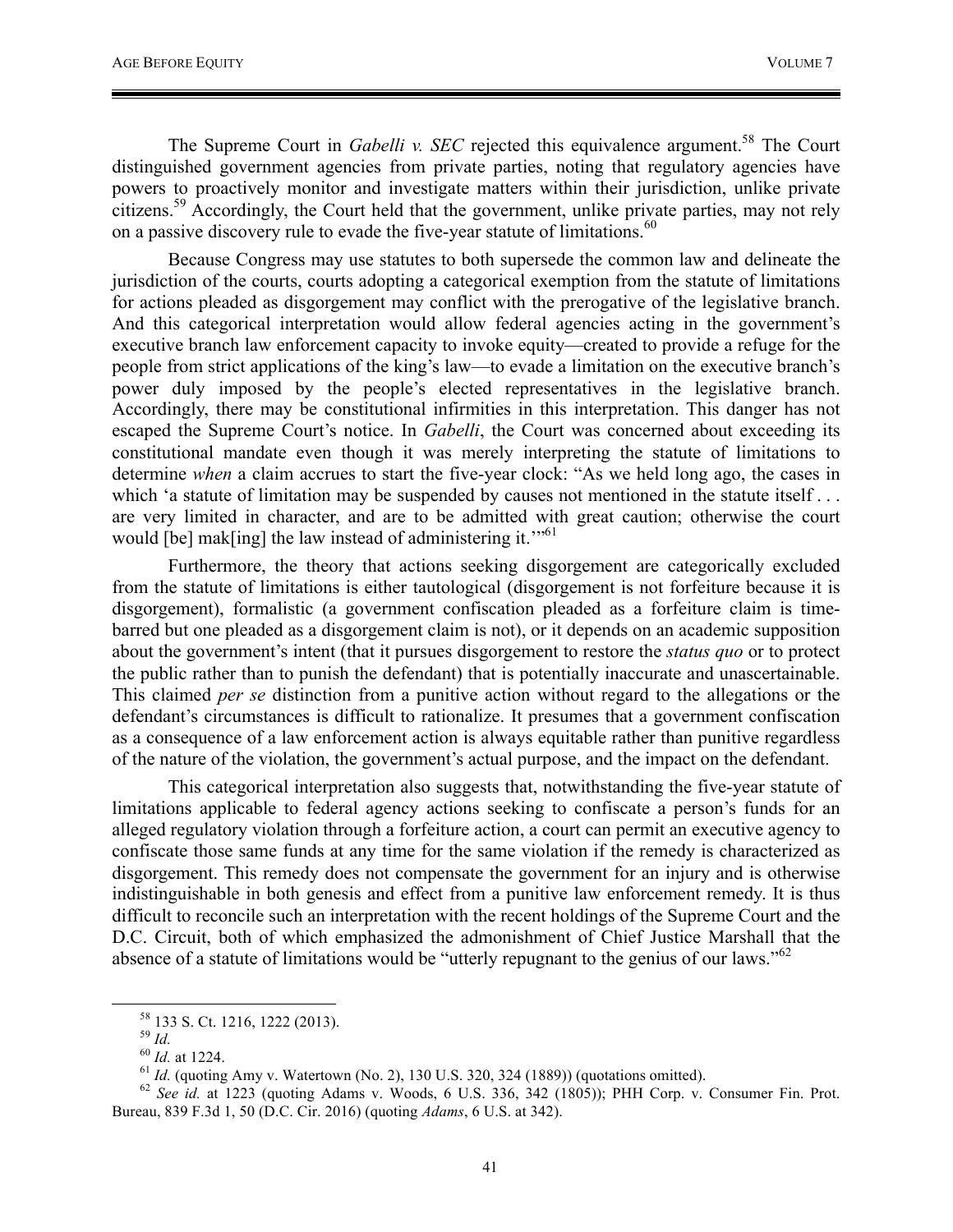The government may also not be acting consistently when it asserts that disgorgement is an equitable remedy. The Internal Revenue Service (IRS) has taken an approach to disgorgement that largely aligns with the views of the *Graham* court and contradicts the SEC's characterization of disgorgement actions as purely equitable: Generally speaking, taxpayers may not deduct forfeitures or penalties imposed as a result of a legal determination of liability.<sup>63</sup> Under certain circumstances, however, a taxpayer may deduct payments if their purpose is compensatory or remedial.<sup>64</sup> In a chief counsel advice document released in May 2016, the IRS stated that disgorgement payments to the SEC in a corporate Foreign Corrupt Practices Act enforcement action were not tax-deductible, as the taxpayer could not prove that the disgorgement was intended to compensate the SEC for actual losses suffered.<sup>65</sup> This notion—that the government deems disgorgement to be penal to allow it to tax disgorgement payments but deems disgorgement equitable to allow it to circumvent the statute of limitations—creates additional doctrinal tension.

In *Kokesh v. SEC*, the Tenth Circuit disagreed with the Eleventh Circuit's holding in *Graham*, summarized above, that § 2462 limits actions for disgorgement. The Tenth Circuit reasoned that "[w]hen the term *forfeiture* is linked in [§] 2462 to the undoubtedly punitive actions for a *civil fine* or *penalty*, it seems apparent that Congress was contemplating the meaning of *forfeiture* in [a] historical sense.<sup>"66</sup> The Tenth Circuit concluded that by "forfeiture," Congress meant a procedure to seize a person's property due to the property's involvement in an offense, even if "[t]he owner of the seized property" was "completely innocent of any wrongdoing" and regardless of the property's value in "relation to any  $\ldots$  gain to the owner."<sup>67</sup> As the court held, "[t]he nonpunitive remedy of disgorgement does not fit in that company" particularly given that "[the court is] to construe [§] 2462 in the government's favor to avoid a limitations bar."<sup>68</sup>

Three aspects of the Tenth Circuit's response to *Graham* bear scrutiny. First, the Tenth Circuit's view of "forfeiture" as something imposed regardless of guilt or innocence conflicts with the paradigmatic understanding of  $\S 2462$  as applying solely to punitive remedies for a person's violations and, therefore, the lengths to which the government and courts—including the Tenth Circuit—have gone (as summarized in this Article) to analyze whether disgorgement is or is not punitive. If § 2462 applies to non-punitive actions such as *in rem* proceedings, as the Tenth Circuit concluded, $^{69}$  then the case for also applying it to assertedly non-punitive disgorgement remedies is arguably *stronger*. Second, the Tenth Circuit's acknowledgement that it

 <sup>63</sup> *See, e.g.*, Nacchio v. United State*s*, 824 F.3d 1370, 1372 (Fed. Cir. 2016) (holding that a taxpayer could not take a deduction for forfeiture of insider trading profits to the government); King v. United States, 152 F.3d 1200, 1202 (9th Cir. 1998) (holding that a taxpayer could not deduct the forfeiture of drug profits to the FBI). <sup>64</sup> *See, e.g.*, Huff v. Comm'r, 80 T.C. 804, 824 (1983) (quoting S. Pac. Transp. Co. v. Comm'r, 75 T.C. 497, 652

<sup>(1980)) (</sup>distinguishing non-deductibility for civil penalties imposed to enforce a law and punish violators from deductibility under the federal tax code for civil penalties "imposed to encourage prompt compliance with a requirement of the law, or as a remedial measure to compensate another party for expenses incurred as a result of the violation").<br><sup>65</sup> INTERNAL REVENUE SERV., OFFICE OF CHIEF COUNSEL, SECTION 162(F) AND DISGORGEMENT TO THE SEC,

<sup>(</sup>January 29, 2016), https://www.irs.gov/pub/irs-wd/201619008.pdf.<br>
<sup>66</sup> 834 F.3d. at 1166.<br>
<sup>67</sup> *Id.*<br>
<sup>68</sup> *Id.* <sup>68</sup> *Id.* at 1165–66.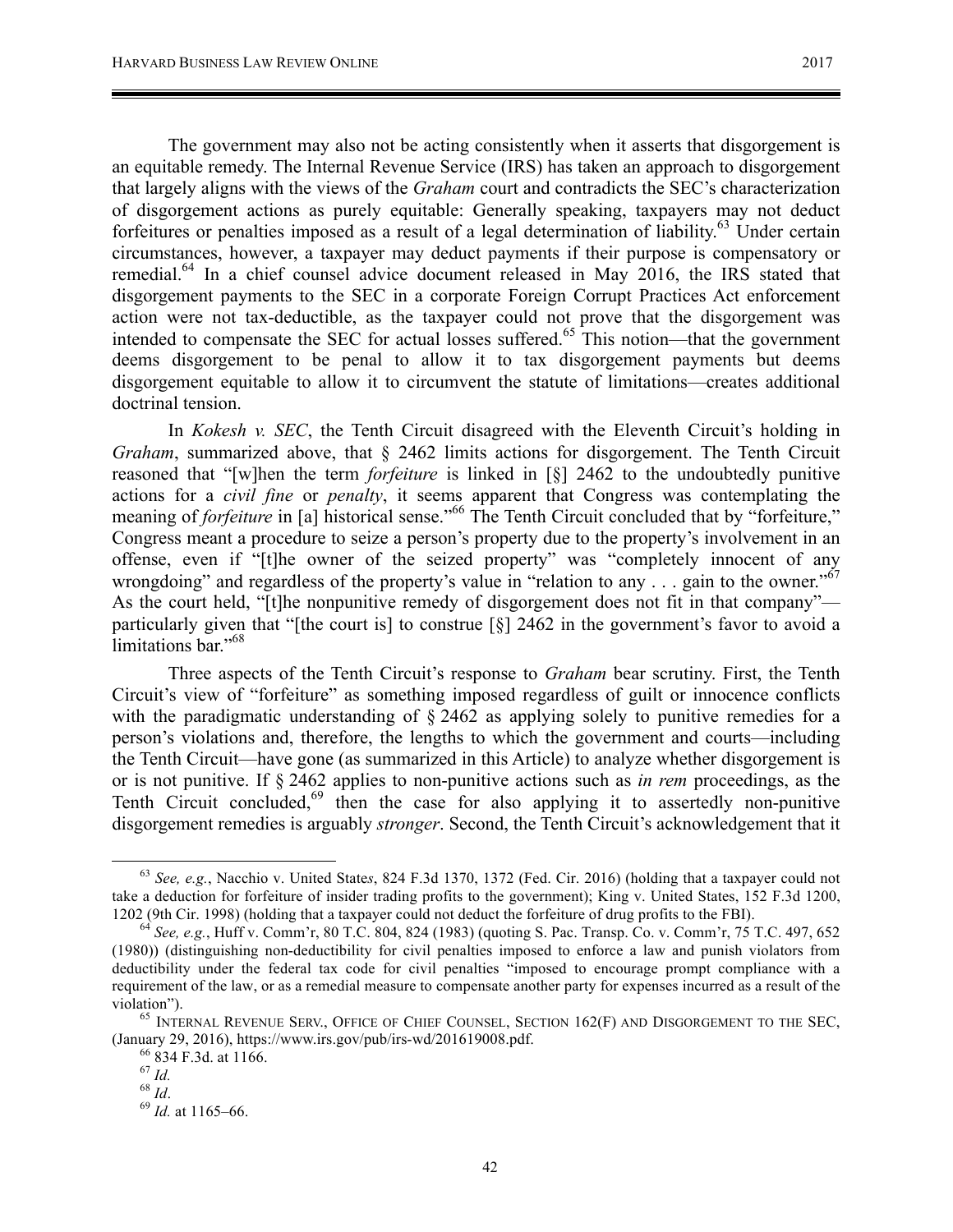was consciously favoring the government in the manner it construed § 2462 undercuts the objectivity and reasonableness of its analysis as a whole.<sup>70</sup>

Finally, the interpretation categorically exempting disgorgement from the statute of limitations provides no answers to those interests that the statute of limitations was created by Congress to protect. The Court in *Gabelli* focused on the interest in "justice" for potential "wrongdoers," the evidentiary concerns complicating the judicial fact-finding function in stale claims, and the importance of the statute to societal welfare.<sup>71</sup> Accordingly, it is not clear how courts may, consistent with *Gabelli*, permit the government to circumvent the statute of limitations for regulatory violations in an otherwise stale *claim* by strategically pleading the particular *remedy* sought to vindicate that claim. This is even more true where, as here, the disgorgement remedy is materially indistinguishable from a remedy—forfeiture—plainly listed in the statute of limitations.<sup>72</sup>

#### *B. Defects in Fact-Intensive Examinations of Government Intent and a Remedy's Impact on Particular Defendants to Determine the Application of the Statute of Limitations*

An approach that requires courts to engage in a case-by-case examination of the government's intent in pursuing an action for disgorgement, as well as the particular impact on an individual defendant, offers little comfort to either the government or prospective defendants because each must suffer the burdens of contested litigation after the five-year statute of limitations has run before learning whether or not disgorgement is possible. Individuals who cannot afford to litigate against an expert federal agency with a virtually unlimited litigation budget necessarily are tempted to capitulate—hardly an outcome consistent with equity. And because the test turns on defendant-specific circumstances (and may produce a different settlement calculus in each case), there is the real possibility that the application or nonapplication of the statute of limitations, and thus the regulatory consequences for the same violation, will differ from defendant to defendant. Accordingly, this is a costly and timeconsuming approach, and a potentially inequitable one, which may not produce predictable outcomes. Like the *per se* approach analyzed above, it also thwarts the benefits—to courts, defendants, and society—that compelled Congress to enact the statute of limitations.<sup>73</sup>

In addition to the burdens this imposes on the government, defendants, courts, and society, this interpretation—like the categorical exception discussed above—reserves for the courts the power to exempt executive agency actions from the protections created by the democratically enacted statute of limitations.

#### *C. Disgorgement Actions Categorically Subject to the Statute of Limitations*

This interpretation has the benefit of clarity and simplicity, like the categorical exemption from the statute of limitations described above. Accordingly, it allows potential litigants to be certain of the statute's application and the outcome of the analysis. Unlike the first two

<sup>&</sup>lt;sup>70</sup> *Id.* at 1166.<br><sup>71</sup> Gabelli v. SEC, 133 S. Ct. 1216, 1217–21 (2013) (noting that "the basic policies of all limitations provisions [are] repose, elimination of stale claims, and certainty about a plaintiff's opportunity for recovery and a defendant's potential liabilities"); *see also supra* Part II.A.<br><sup>72</sup> *Id.* <sup>73</sup> *See id.*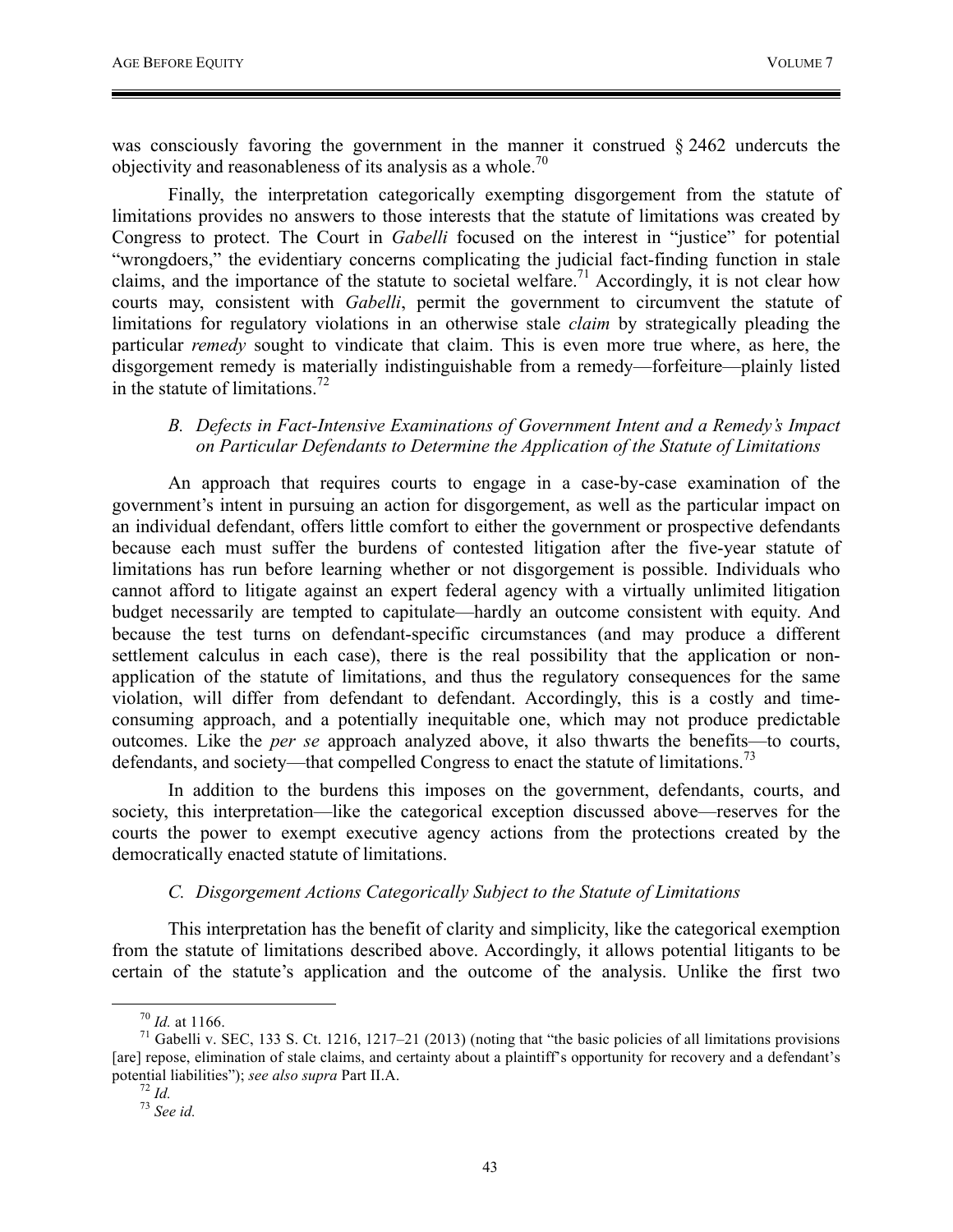approaches, the third approach does not reserve for judges the right to disregard the elected legislature's judgment—one that balances many interests on a subject squarely within the legislature's province. And it avoids the spectacle of courts—under the guise of equity allowing the executive to pursue members of the public despite a statute specifically designed to protect people from the injustice of extended liability for stale allegations. Finally, it protects courts from having to resolve stale claims based on faded memories and incomplete evidence.

The substantive argument for this interpretation is also compelling. As stated above, "forfeiture"—expressly barred by § 2462 for claims beyond the statute of limitations—is defined as "the loss of a right, privilege, or property because of a crime, breach of obligation, or neglect of duty. $17<sup>74</sup>$  In the regulatory enforcement actions at issue here, the government is undeniably seeking to deprive the defendant of property "because of a crime, breach of obligations, or neglect of duty." The logic of the *Graham* courts<sup>75</sup> is forceful: calling a functionally identical remedy "disgorgement" does not change the fact that the defendant is being deprived of property because of a breach of the law—that is, suffering a "forfeiture" subject to the statute of limitations. In other words, how one defines "disgorgement" does not alter the applicable definition of "forfeiture," which would encompass any such action and therefore subject it to § 2462.

The main cost of the Eleventh Circuit's interpretation that disgorgement is categorically subject to  $\S 2462$  is the possibility that a lawbreaker whom an agency has failed to pursue within five years of an alleged violation will not face one possible claim. But the Supreme Court in *Gabelli* explained that this is an acknowledged cost of a statute of limitations. Government agencies acting in their law enforcement capacities have investigatory powers that private litigants do not.<sup>76</sup> This provides a diligent agency with the enhanced ability to avoid the loss of claims to the statute. $^{77}$ 

#### **IV. Application of Relevant Maxims of Equity**

Courts considering government agency requests to invoke the court's equitable powers to compel a defendant's disgorgement for violations otherwise barred by the statute of limitations may evaluate such requests using equitable maxims. To a limited extent, courts in jurisdictions that consider the totality of the circumstances to determine whether the disgorgement is punitive already do so *sub silentio*. Courts not employing either of the categorical approaches could certainly use the maxims summarized below to evaluate the government's request.

As terms of art, the words "equity" and "equitable" elude precise definition. In the lay sense, "equitable" is commonly understood to mean "fair" or "proportionate."<sup>78</sup> In the legal sense, however, "equitable" generally means a court's ability to use its own discretion to further justice on a case-by-case basis, rather than adhering to strict legal rules.<sup>79</sup>

<sup>74</sup> *Forfeiture*, BLACK'S LAW DICTIONARY (10th ed. 2014). <sup>75</sup> SEC v. Graham, 21 F. Supp. 3d 1300, 1302–03 (S.D. Fla. 2014), *aff'd*, SEC v. Graham, 823 F.3d 1357, 1359 (11th Cir. 2016).<br>
<sup>76</sup> 133 S. Ct. 1216, 1221 (2013).<br>
<sup>77</sup> See id.<br>
<sup>78</sup> Equitable, OXFORD ENGLISH DICTIONARY (3d rev. ed. 2010).<br>
<sup>79</sup> See, e.g., Kevin C. Kennedy, *Equitable Remedies and Principled Discretion: The Mich* 

DET. MERCY L. REV. 609, 609 (Summer 1997).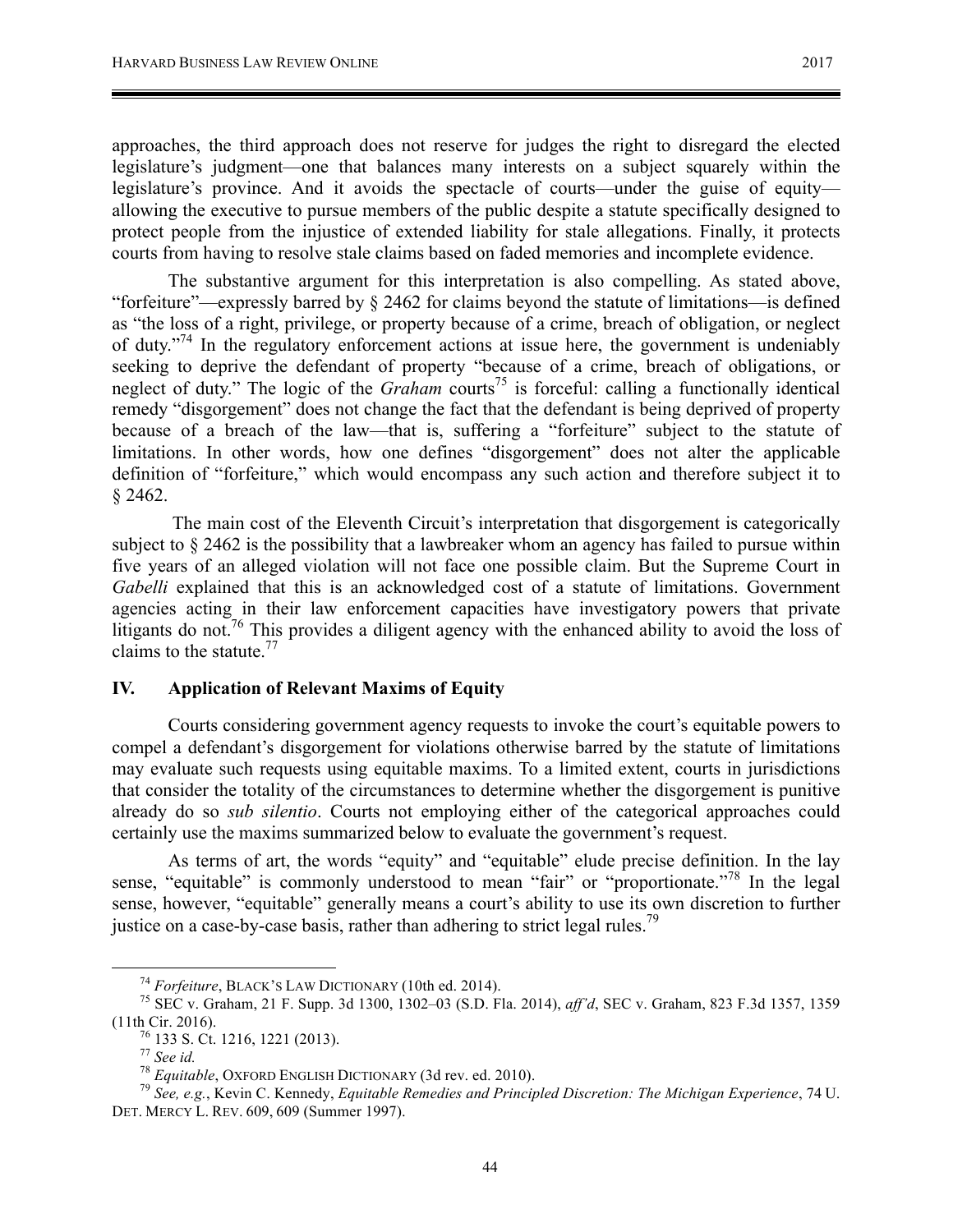Historically, "equity" refers to the system of doctrines, rules, and remedies initially developed by the English Court of Chancery and currently applied by American courts sitting in equity (as opposed to in law, where a court cannot furnish legal relief if the law does not allow it to do so). $80$  In essence, equity's guiding conviction is that where there is a right, there is a remedy, $81$  and hence the principles of equity can be used to ensure justice for a wronged party where the law fails to specify the form of relief.

The more discretionary nature of equitable remedies lies in contrast to that of legal remedies, which are set by statute. Legal remedies take effect *ex post*, and seek to provide the plaintiff with compensatory relief that puts her in the "rightful position" that she would have been in absent the wrong suffered.<sup>82</sup> Legal remedies generally provide for substitutionary relief, with the valuation of the judgment based on the fact finder's assessment of the plaintiff's loss. In contrast, equitable remedies can act *ex ante* (as with injunctions and declaratory judgments), and may provide the plaintiff with restitutionary relief, which is measured by the wrongdoing defendant's gain rather than the plaintiff's loss.<sup>83</sup> Equitable remedies may also provide for specific performance, which is extraordinary rather than ordinary. Equitable judgment is a matter of reasonable judicial discretion, rather than a matter of right or of law.<sup>84</sup>

Equity jurisprudence, although tailored to individual cases, is not completely open ended. Courts sitting in equity are assumed to be acting in good conscience, but they may not grant equitable relief in the absence of a statute or clear precedent that establishes the right to the remedy requested.<sup>85</sup> Thus, when judges seek to determine the appropriate form of equitable relief, they must first consult precedent, determine the principles applicable to the case at bar, and then tailor these principles to the facts at hand in order to provide the ideal form of relief. Professor Karl Llewellyn summarized this process in his observation that the decisions of equity judges should have "reasonable regularity."<sup>86</sup> In exercising judicial discretion, courts should apply general maxims of equity to the facts presented by the particular case.

The maxims of equity, developed over centuries of jurisprudence, offer a great deal of insight into the equitable discretion of modern courts and provide general parameters for judges sitting in equity. Although this Article does not endeavor to provide a comprehensive overview of the maxims of equity, it will address the applicability of three key equitable principles to the current tension inherent in the federal courts' treatment of the remedy of disgorgement: first, equitable remedies are not punitive; second, equity is a form of "extraordinary" relief; and third, equity aids the vigilant, not those that slumber on their rights. These maxims should inform a court's consideration of government requests for courts to exercise their equitable powers for claims otherwise barred by the statute of limitations.

## *A. Equitable Remedies are Not Punitive*

<sup>&</sup>lt;sup>80</sup> *Equity*, BLACK'S LAW DICTIONARY (10th ed. 2014).<br><sup>81</sup> *See, e.g.*, United States v. Loughrey, 172 U.S. 206, 232 (1898) ("The maxim, 'Ubi jus, ibi remedium,' lies at the very foundation of all systems of law ...").

<sup>&</sup>lt;sup>82</sup> Remedy, BLACK'S LAW DICTIONARY (10th ed. 2014).<br><sup>83</sup> Restitution, BLACK'S LAW DICTIONARY (10th ed. 2014).<br><sup>84</sup> See, e.g., Zygmunt J.B. Plater, Statutory Violations and Equitable Discretion, 70 CALIF. L. REV. 524, 591 (1982). <sup>85</sup> *See, e.g.*, Kennedy, *supra* note 79, at 614. <sup>86</sup> KARL LLEWELLYN, THE COMMON-LAW TRADITION: DECIDING APPEALS 216 (1960).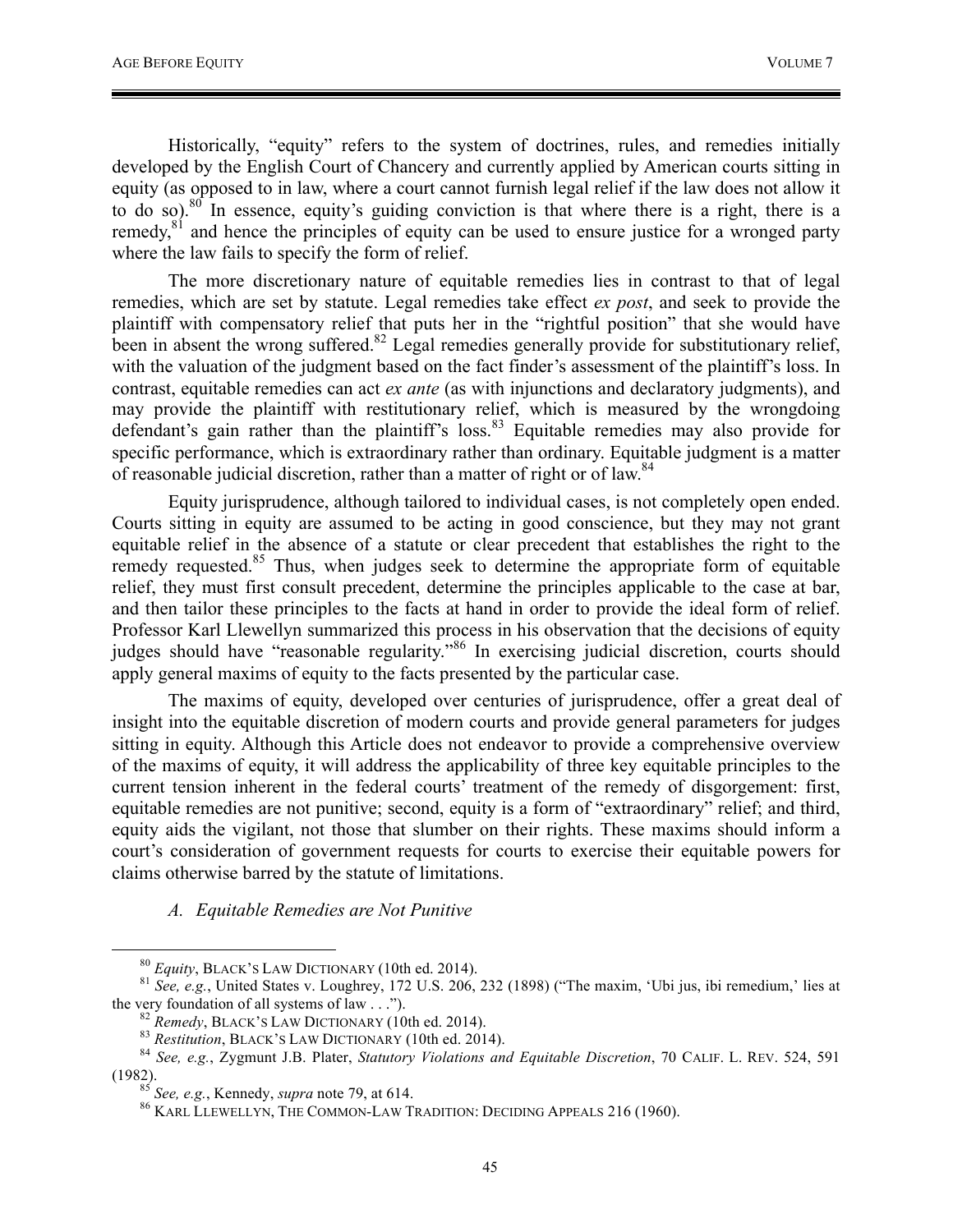Although the disgorgement of ill-gotten gains was traditionally considered an equitable remedy (rooted in restitution and measured by the defendant's profit, rather than the plaintiff's losses), disgorgement only maintains its equitable status to the extent that it attends an unjust enrichment claim.<sup>87</sup> Otherwise, disgorgement can effectively operate as a penalty and is a legal, punitive remedy rather than an equitable one.<sup>88</sup> Additionally, in the context of securities law enforcement actions (wherein many claims for disgorgement arise), courts are compelled to evaluate the economic circumstances of the defendant to determine if there are any losses that should be applied to offset the gains or profits the defendant incurred as a result of the wrongful act.<sup>89</sup> If such losses exist, the amount disgorged may be reduced or eliminated because the defendant's wrongdoing did not improve her economic position.<sup>90</sup> In such cases, unjust enrichment is absent, and equity requires the elimination or reduction of disgorgement.<sup>91</sup>

> 1. Equity is Extraordinary Relief Available Only Where Legal Remedies Are Inadequate

It is axiomatic that a court's equitable powers apply only when a plaintiff needs "extraordinary" relief; in other words, a court sitting in equity will not provide a remedy when the plaintiff already has an adequate remedy at law. Adequate legal remedies are available to regulatory agencies because they have the power to impose extensive penalties.<sup>92</sup> Accordingly, disgorgement to the U.S. Treasury may be a mere substitute for the plaintiff agency's legal remedies and, therefore, denied.

Historically, equity foreclosed plaintiffs from bringing claims after the legal statute of limitations had run. Various state legislatures have codified this traditional rule by providing that the same limitations period applies to both legal and equitable actions, thus eliminating a court's equitable discretion to entertain a claim after the applicable statute of limitations has expired.<sup>93</sup> In states where the legislature has taken this view, prejudice to the defendant is thus presumed if the plaintiff brings an action for equitable relief beyond the limitations period.

2. Equity Aids the Vigilant

The maxims of equity also provide that "equity aids the vigilant, not those who slumber on their rights."94 This maxim embodies the equitable doctrine of laches, which provides that an individual seeking equitable relief must not delay in asserting her rights.<sup>95</sup> Laches is analogous to

 <sup>87</sup> *See* SEC v. Penn Central Co., 425 F. Supp. 593, 599 (E.D. Pa. 1976) ("Disgorgement depends on the proper invocation of equity jurisdiction."). <sup>88</sup> *See* SEC v. Blatt, 583 F.2d 1325, 1335 (5th Cir. 1978) ("Disgorgement is remedial and not punitive. The

court's power to order disgorgement extends only to the amount with interest by which the defendant profited from his wrongdoing. Any further sum would constitute a penalty assessment."). <sup>89</sup> *See* Elaine Buckberg & Frederick C. Dunbar, *Disgorgement: Punitive Demands and Remedial Offers*, 63 BUS.

L. 347, 352 (Feb. 2008).<br><sup>90</sup> *See id.* 91 *See id.* 92 *See id.* 92 *See Dodd-Frank Wall Street Reform and Consumer Protection Act, Pub. L. 111-203, sec. 929P, § 308, 124* 

Stat. 1376 (2010) (granting the SEC the power to seek civil penalties for violations); 52 U.S.C. § 30109(a)(6) (2012)

<sup>(</sup>authorizing the Federal Election Commission to file suit for the imposition of civil penalties).<br><sup>93</sup> See Kennedy, *supra* note 80, at 622; *see also* MICH. COMP. LAWS ANN. § 600.5815 (West 1987).<br><sup>94</sup> See HENRY J. MCCLI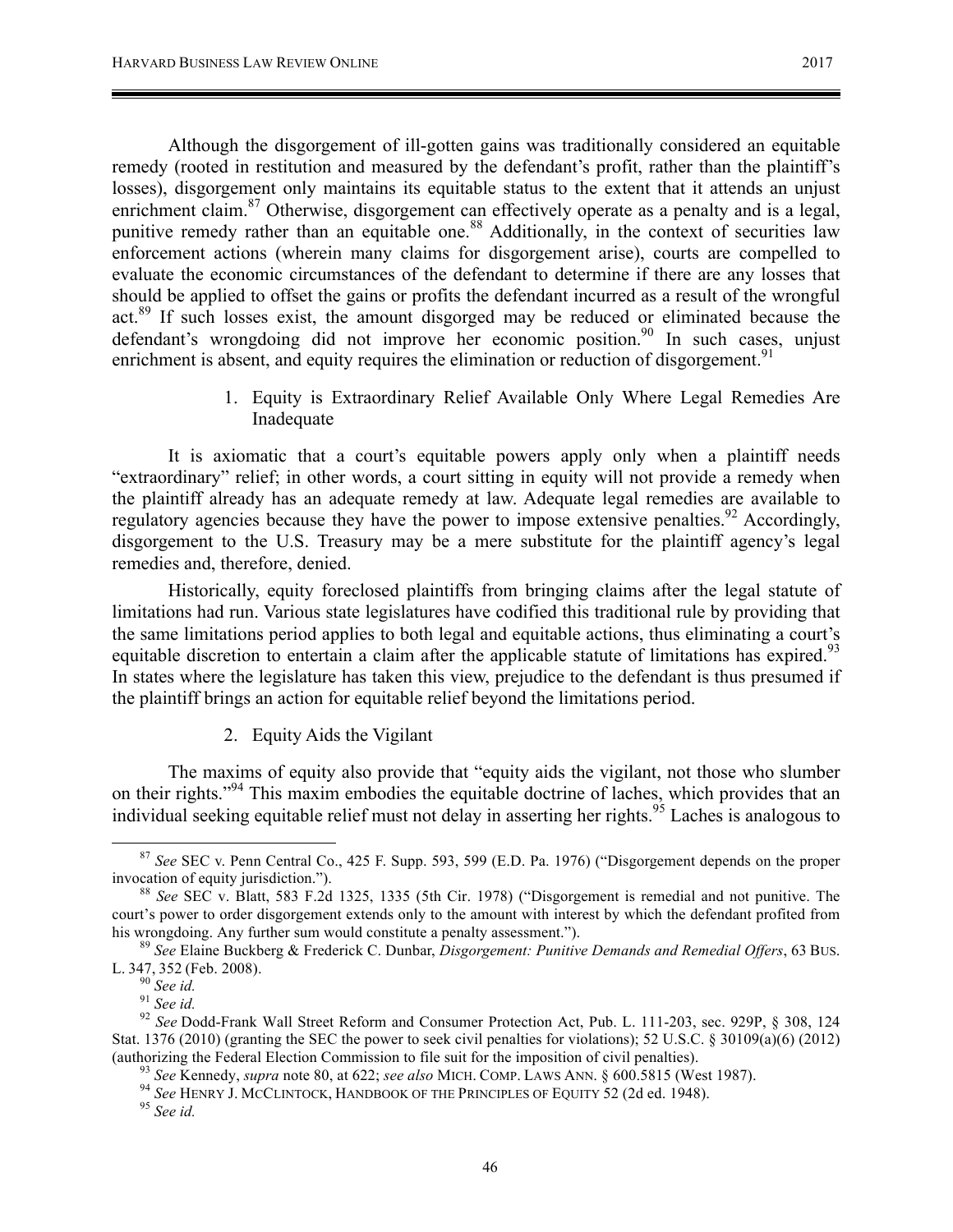the legal rule embodied in various statutes of limitations, but differs in that statutes of limitations are concerned with the fact of delay, while "laches are concerned with the effects of delay."<sup>96</sup>

As a defense to an action in equity, laches seeks to avoid undue prejudice to the defendant due to the plaintiff's failure to bring a claim in a timely manner.<sup>97</sup> The consequences to the defendant when a plaintiff sleeps on its rights are myriad: relevant evidence can disappear or be destroyed, witnesses can pass away, and memories can fade. McClintock aptly summarizes the equitable defense of laches as valid "[w]here a party has unreasonably delayed the assertion of an equitable claim until the other party has acted, or the circumstances have changed, so as to result in prejudice because of the delay, equity will hold the party claiming the right to be guilty of laches, and will deny relief to him."<sup>98</sup>

3. The Use of Equity to Strengthen the Government's Prosecutorial Powers

It exacerbates the potential doctrinal incoherency for the judiciary to use its equity power, which was intended to protect the public from the unjust application of the law, to enable the executive to circumvent Congress's statutory limitation on the executive's power. As discussed previously in Part II, the Supreme Court in *Gabelli* reasoned that courts should refrain from rescuing the government from its failure to initiate suit within the statute of limitations through exceptions not found in the statute itself. The Court in *Gabelli* thus recognized that the government was not entitled to the benefit of the judicially created "discovery rule," which operated "to preserve the claims of victims who do not know they are injured and who reasonably do not inquire as to any injury."<sup>99</sup> Such a rule is intended to protect private litigants, who should not be expected to be on constant alert regarding whether they have been defrauded by another party. In contrast, the mission of the SEC and other federal agencies is the enforcement of laws under their purview, which they fulfill using the government's deep coffers and vast prosecutorial powers to investigate violations of these laws.

#### **V. Conclusion**

Consistent with the holding of the Eleventh Circuit in *Graham*, the rationale of the Supreme Court's decision in *Gabelli,* and the decision of the D.C. Circuit in *PHH*, there are several significant problems with courts' and agencies' interpretation that the statute of limitations does not apply to federal agency law enforcement actions seeking disgorgement of funds from a defendant to the U.S. Treasury, or that its application can only be resolved after a fact-intensive judicial inquiry. The plain text of the statute applies to forfeitures, which are indistinguishable from disgorgement in all material aspects. Furthermore, every purpose of the statute of limitations applies with equal force to actions for disgorgement. Regardless, insofar as circumvention of the statute depends on deeming disgorgement to be an equitable remedy, established maxims of equity also should operate to support the application of the statute of limitations to actions for disgorgement.

Moreover, the constitutional prerogatives of Congress include the creation of laws for the executive branch to enforce and for the judicial branch to interpret. As the Supreme Court

<sup>&</sup>lt;sup>96</sup> *See* 1 AM. JUR. 2D *Actions* § 64 (2015).<br><sup>97</sup> *Laches*, BLACK's LAW DICTIONARY (10th ed. 2014).<br><sup>98</sup> MCCLINTOCK, *supra* note 94, at 71.<br><sup>99</sup> 133 U.S. 1216, 1222 (2013).